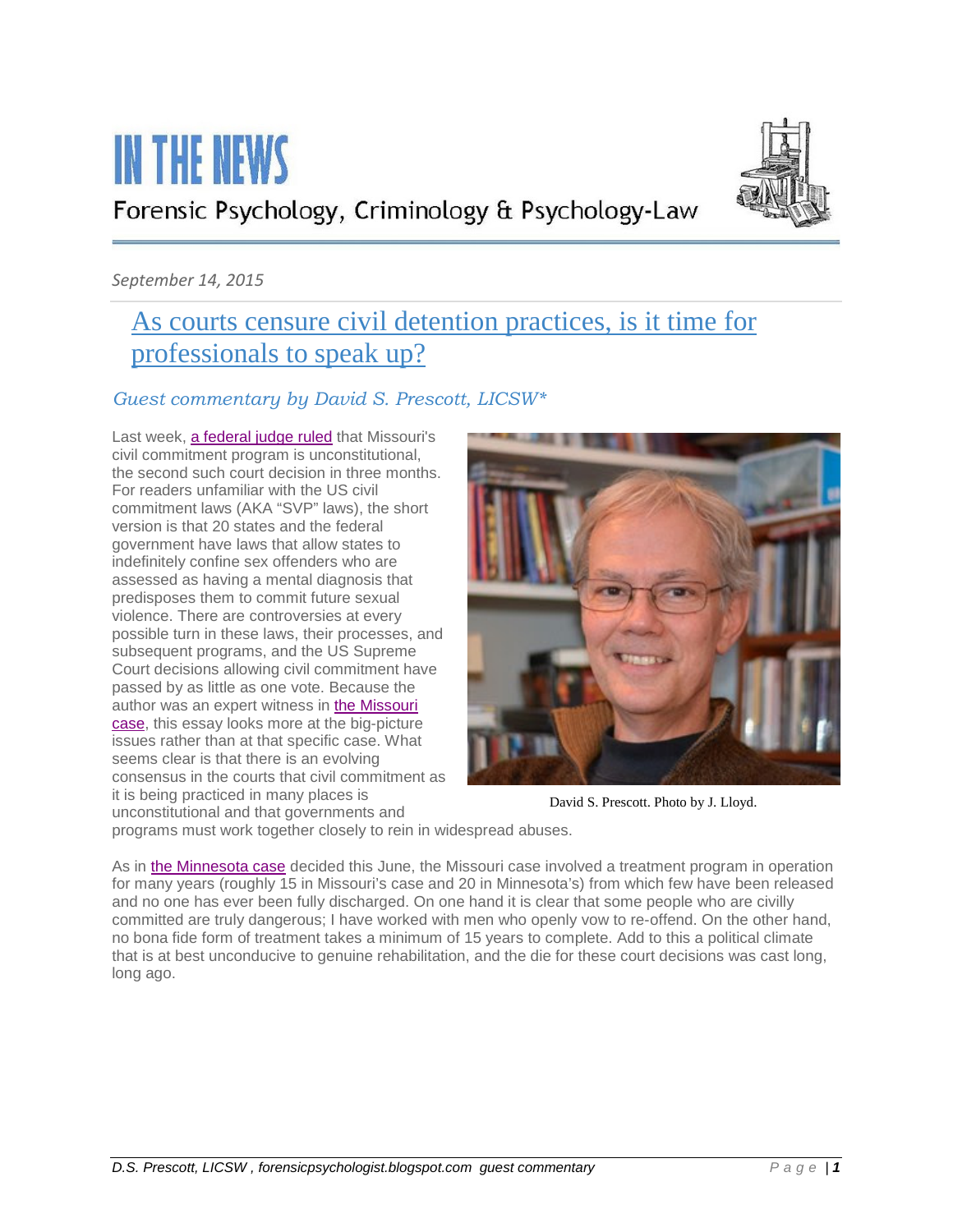

For all of our profession's advances in assessment and treatment, we seem to be producing no improved outcomes whatsoever in the civil commitment arena. A study that has not garnered the amount of discussion that it deserves is [Grant Duwe's 2014 research](http://www.sciencedirect.com/science/article/pii/S0047235213000482) finding that only 28% of a sample of civilly committed offenders would likely have re-offended again in their lifetimes, raising questions as to whether states have cast their [nets too wide.](http://jiv.sagepub.com/content/29/15/2792.abstract) In a nation in which ["Blackstone's Formulation](https://en.wikipedia.org/wiki/Blackstone%27s_formulation)" -- "It is better that ten guilty persons escape than that one innocent suffer" -- is taught in schools as a fundamental principle of justice, the practice of holding thousands of people indefinitely beyond the expiration of their criminal sentences ought to give anyone pause. In fact, the principle behind Blackstone's Formulation goes back to antiquity. For example, in the Bible, Genesis 18:23-24 quotes Abraham as asking: "Will you sweep away the righteous with the wicked? What if there are fifty righteous people in the city? Will you really sweep it

away and not spare the place for the sake of the fifty righteous people in it?" What are the implications for civil commitment? Prison researcher [Grant Duwe](http://www.baylorisr.org/scholars/d/duwe-grant/)

Closer to street level, two cases among many made prominent headlines in Minnesota last year. The first was that of a young man who had sexually abused others at an early age. From a [media account:](http://www.startribune.com/judge-won-t-allow-release-of-sex-offender/270838671/)

*The four court-appointed experts argued that T's early sexual offenses as a juvenile were influenced by his own sexual victimization, and that his behavior was likely exacerbated by his attention deficit hyperactivity disorder (ADHD) and untreated trauma. The experts also noted that most juveniles who act out sexually do not continue to offend as adults. "There is little evidence to suggest that T is a dangerous sexual offender who poses a significant risk to public safety," the experts wrote.*

Another case involved the only woman civilly committed as a sex offender in that state. From a different [news report:](https://www.minnpost.com/politics-policy/2014/07/hearing-reveals-flaws-minnesotas-treatment-certain-sex-offenders)

*B's case has proven to be even more vexing for the state….[I]t's clear officials had little idea what to do or how to treat her.… She suffered a traumatic upbringing: abused by her father, brother and two of her uncles starting as early as 5 years old and continuing through young adulthood. She had a child at 14, and as an adult, sexually abused two boys. [One] of the court-appointed experts … characterized B's offenses as "reactive" to her trauma as a child. As an adult, B is "flirtatious" and "forward" and easily stimulated in discussions of sexual activities. All of which means that treating her in an all-male program, with group therapy sessions, might have actually made things worse.*

Despite expert consensus that continued civil confinement was not likely to be helpful in either case, neither T nor B were released. This represents a trend. Similar cases (such as this other [juvenile-only](http://politicsinminnesota.com/2012/10/he-was-a-kid-former-juvenile-sex-offenders-languish-in-msop/) 

[offender](http://politicsinminnesota.com/2012/10/he-was-a-kid-former-juvenile-sex-offenders-languish-in-msop/) or this [65-year-old man](http://www.startribune.com/nobody-ever-released-witness-says-at-msop-trial/292307001/) who reports being shuffled among no less than 24 therapists in more than two decades of commitment) have been reported in the media, and yet the status quo continues.

Clearly, these cases involve people who are difficult to treat. For a sense of scale, though, the woman described above was civilly committed during Bill Clinton's first year in office, 22 years ago; others have been committed for even longer. One commentator described the lack of outcry as having the same emotional valence as fishermen noting that they sometimes catch dolphins in their tuna nets. At what point is remaining silent about the judicial findings, and the many task force reports and outside evaluations they rest on, no longer acceptable?



Missouri's Sex Offender Rehabilitation and Treatment Services (SORTS). Photo credit: Jesse Bogan, St. Louis Post-Dispatch